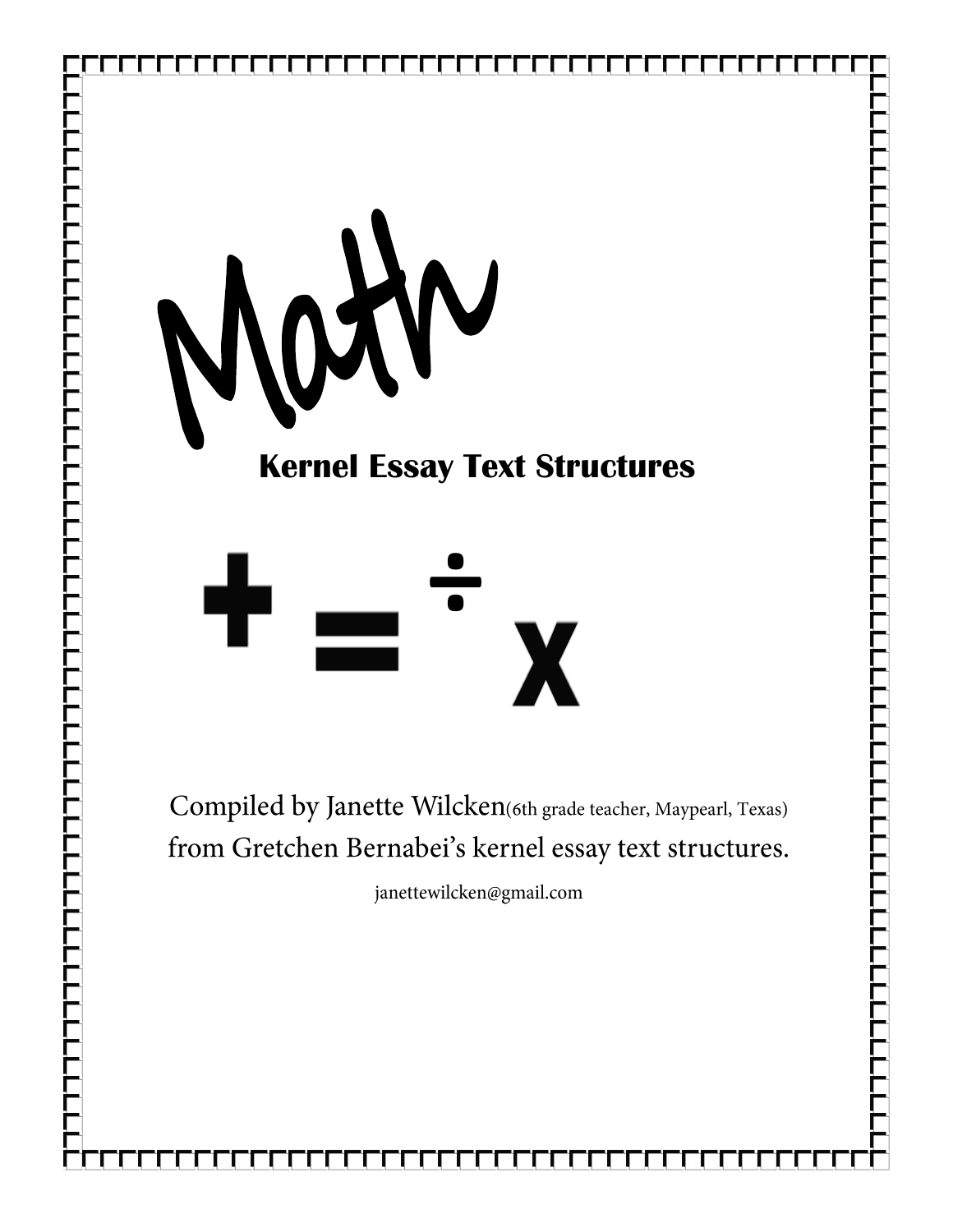

| <b>Alerting Reader to a Problem</b> |                                      |          |  |                                  |  |            |  |  |  |  |
|-------------------------------------|--------------------------------------|----------|--|----------------------------------|--|------------|--|--|--|--|
| Visual image<br>of problem          | What will<br>happen in the<br>future | One plan |  | Attitude<br>change re-<br>quired |  | Imagine if |  |  |  |  |

| <b>Problem Awareness</b> |        |  |         |  |                       |  |  |  |  |  |
|--------------------------|--------|--|---------|--|-----------------------|--|--|--|--|--|
| Problem                  | Causes |  | Effects |  | Possible<br>solutions |  |  |  |  |  |

| <b>Cubing an Object</b> |  |                |  |                           |  |                      |  |                      |  |  |
|-------------------------|--|----------------|--|---------------------------|--|----------------------|--|----------------------|--|--|
| Describe it             |  | How it is used |  | What it is<br>like/unlike |  | How it can<br>change |  | What it can<br>cause |  |  |

| Introducing an object/invention |                                       |                        |                                     |                                        |                                         |  |  |  |  |  |  |
|---------------------------------|---------------------------------------|------------------------|-------------------------------------|----------------------------------------|-----------------------------------------|--|--|--|--|--|--|
| What you<br>know about it       | What prob-<br>lem the thing<br>solves | How the thing<br>works | One problem<br>the thing<br>creates | Reasons it is a<br>good idea<br>anyway | Data/facts to<br>support the<br>purpose |  |  |  |  |  |  |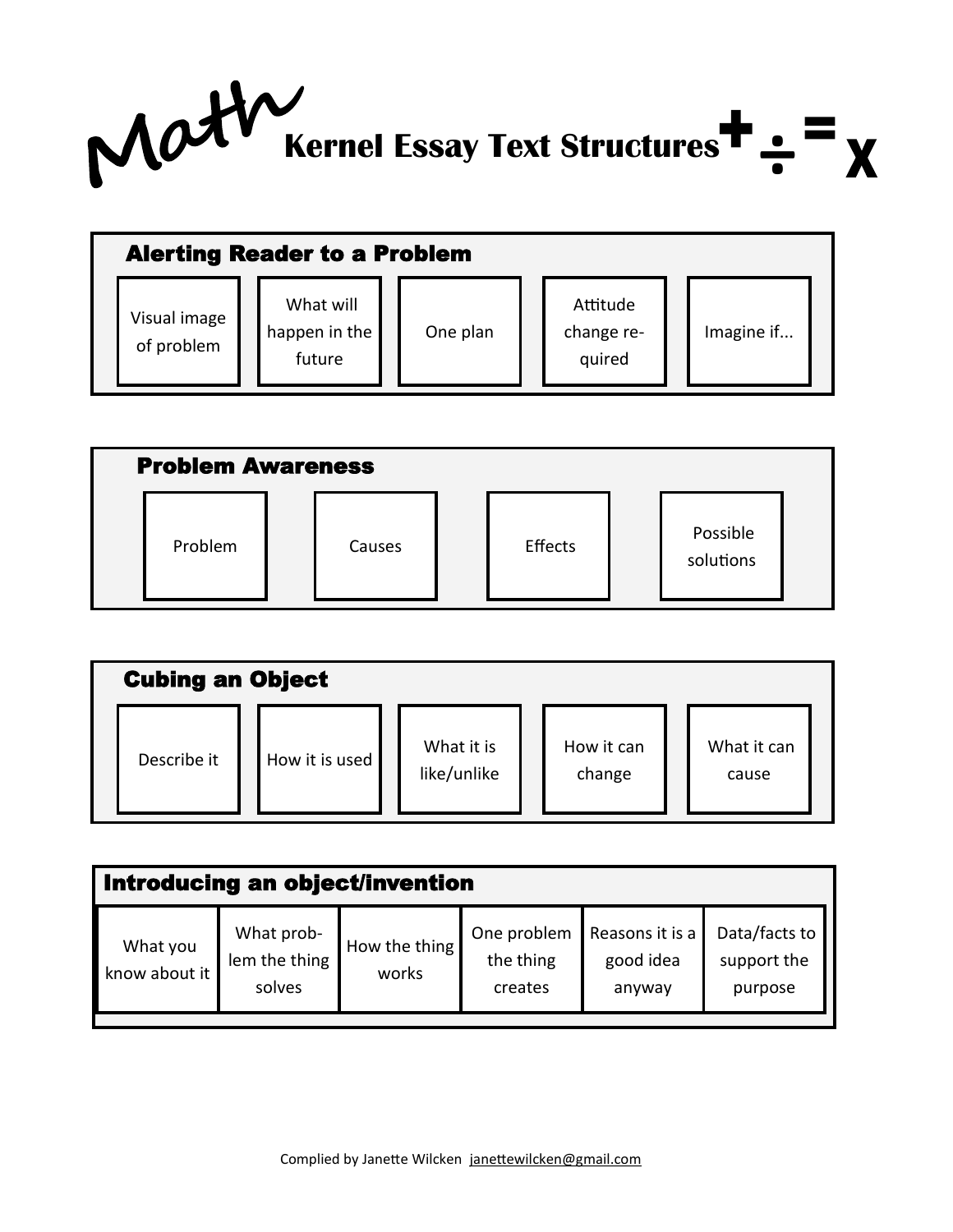

|                                         | <b>Curiosity: One thing you'd like to know about</b> |                   |                                  |                           |  |  |  |  |  |  |  |
|-----------------------------------------|------------------------------------------------------|-------------------|----------------------------------|---------------------------|--|--|--|--|--|--|--|
| I have some-<br>times wondered<br>about | I know that                                          | also know<br>that | But I can't<br>figure out<br>how | Even so, I will<br>always |  |  |  |  |  |  |  |

| <b>Alternative Solution</b> |                          |                          |                     |
|-----------------------------|--------------------------|--------------------------|---------------------|
| Problem                     | Conventional<br>solution | The problem<br>with that | Another<br>solution |

|                           | <b>Reflection of a lesson</b> |                                                |                                                                             |                                                 |
|---------------------------|-------------------------------|------------------------------------------------|-----------------------------------------------------------------------------|-------------------------------------------------|
| What the<br>lesson is/was | Flashback to<br>the lesson    | Description of<br>the person I<br>learned from | Lyrics or words you<br>remember that per-<br>son saying (on the<br>subject) | What I wish I<br>could find out<br>about it now |

| <b>Curiosity</b> |             |             |                |                |              |  |  |  |  |  |  |
|------------------|-------------|-------------|----------------|----------------|--------------|--|--|--|--|--|--|
| I have           | figured out | Then I also | Last I figured | This all means | What you can |  |  |  |  |  |  |
| wondered         | that        | figured out | out            | that           | do about it  |  |  |  |  |  |  |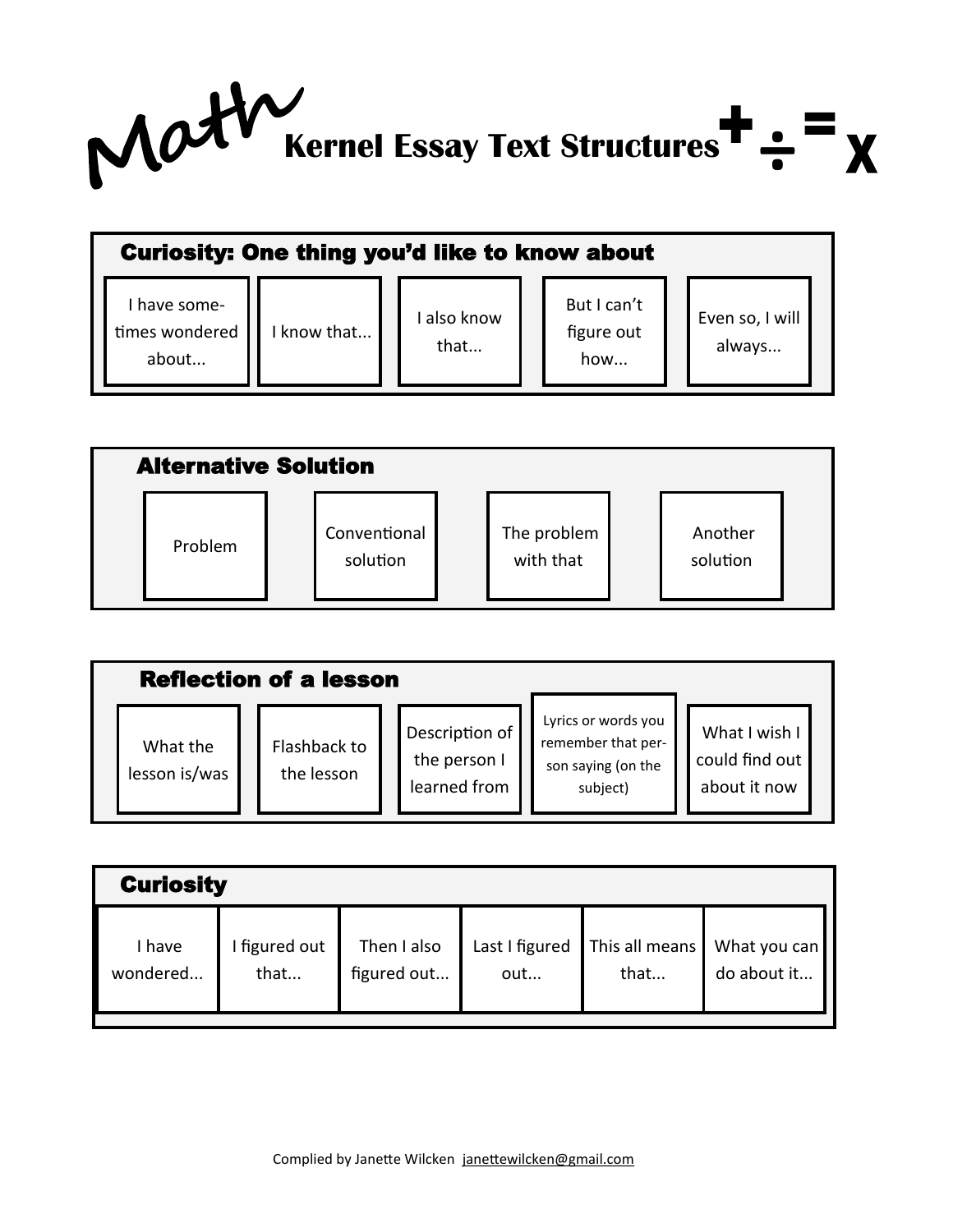

| <b>Seeking an Answer</b> |                                      |                                                                  |                                                               |                                            |
|--------------------------|--------------------------------------|------------------------------------------------------------------|---------------------------------------------------------------|--------------------------------------------|
| I had this<br>question   | I asked<br>somebody for<br>an answer | asked some-<br>body else to<br>confirm the<br>previous<br>answer | tested the<br>answer for<br>myself with<br>this<br>experience | What I<br>learned from<br>mv<br>experience |

|                                               | <b>Evolution of a term</b>   |                                     |                                                        |  |  |  |  |  |  |  |  |  |
|-----------------------------------------------|------------------------------|-------------------------------------|--------------------------------------------------------|--|--|--|--|--|--|--|--|--|
| What this word<br>meant to me<br>when I was 4 | When I was a<br>little older | What the<br>word means<br>to me now | What the word might<br>mean when I am<br>(pick an age) |  |  |  |  |  |  |  |  |  |

| <b>Musing to an object</b> (Twinkle, Twinkle, Little Star)          |                                                                   |                                                                                 |                                                     |  |  |  |  |  |  |
|---------------------------------------------------------------------|-------------------------------------------------------------------|---------------------------------------------------------------------------------|-----------------------------------------------------|--|--|--|--|--|--|
| Direct address and<br>a question<br>(something you<br>want to know) | Description of<br>one physical<br>characteristic of<br>the object | Description of an-<br>other characteris-<br>tic of the object,<br>with a simile | An imperative to<br>the object: a<br>wish or a hope |  |  |  |  |  |  |

| <b>Dilemma</b>                               |                               |                                             |                                                     |                                      |                                                  |  |  |  |  |  |  |
|----------------------------------------------|-------------------------------|---------------------------------------------|-----------------------------------------------------|--------------------------------------|--------------------------------------------------|--|--|--|--|--|--|
| Choice: Stay-<br>ing the same<br>or changing | What would<br>change<br>mean? | <b>Biggest</b><br>disadvantage<br>of change | Biggest disad-<br>vantage of<br>staying the<br>same | How change<br>might make it<br>worse | What hap-<br>pens if you<br>just don't<br>decide |  |  |  |  |  |  |